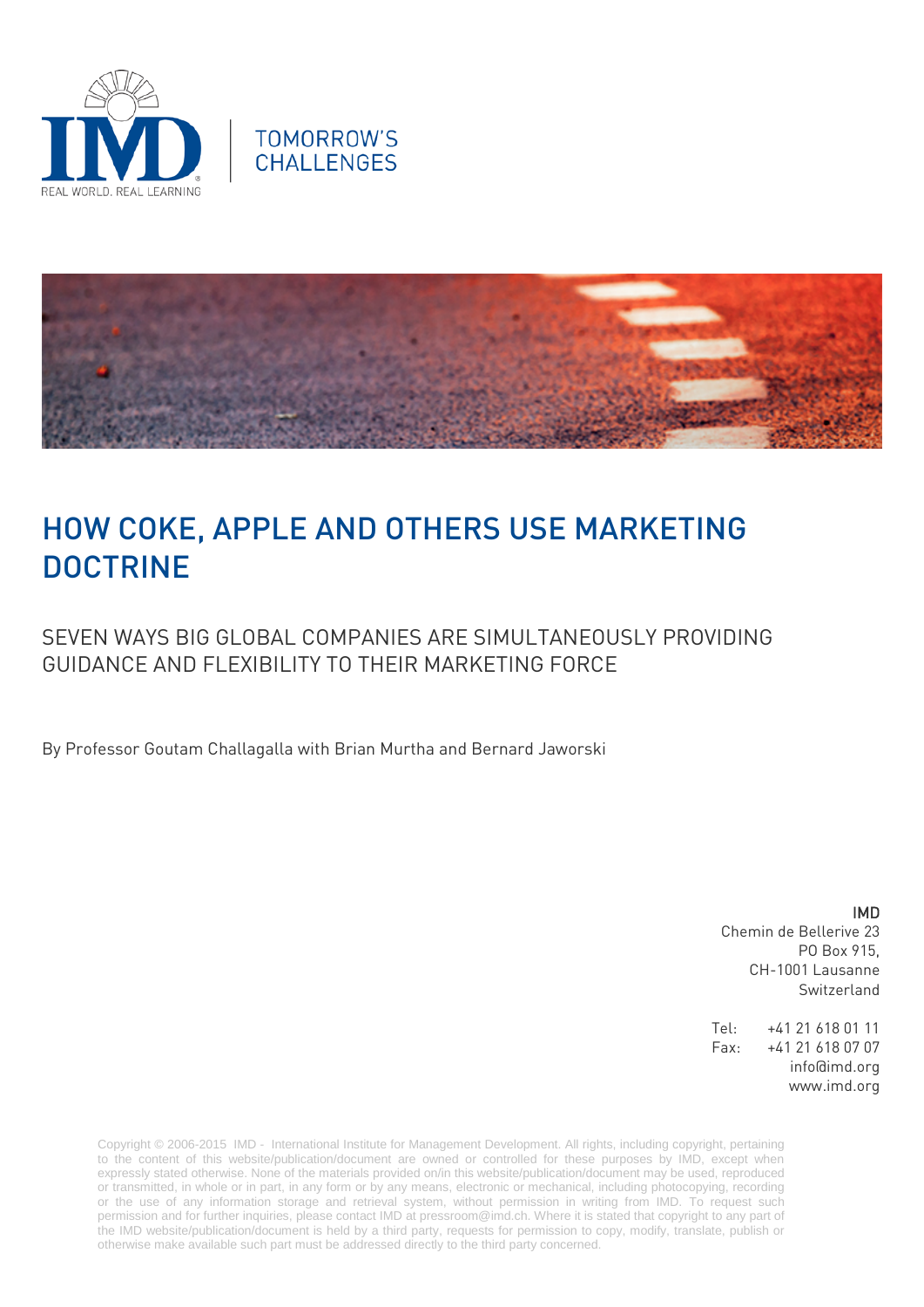A number of the world's leading-edge marketing firms – Merck, Coke, Apple, Cisco – have adopted a firm-specific set of marketing principles – which we refer to as *Marketing Doctrine* – to guide the development of their commercial strategy and marketing plans. Our research indicates that roughly 10% of *Fortune 500* firms have adopted this marketing doctrine approach. Marketing doctrine represents the marketing belief system – or marketing philosophy – for a particular firm. It is the collective wisdom, experience, and marketing know-how of the firm. Marketing doctrine is not intended to replace marketing strategy – rather it is intended to provide a "school of thought" to guide marketers.

### **Why develop marketing doctrine?**

What motivated Merck, Amgen, and others to develop and implement marketing doctrine? Our field research suggested a few common organizational dynamics that triggered the need for doctrine – the quality of market planning varied quite a bit by region, division, product area, and brand. This, indeed, is a fundamental marketing paradox for global firms – how can a firm *simultaneously* drive marketing standardization for more consistent decision-making while empowering marketers to adapt decision-making to individual circumstances?

Marketing doctrine affords firms an efficient way to address this dilemma. Marketing doctrine refers to a firm's unique principles, distilled from its experiences, that provide firm-wide guidance on market-facing choices*.* Our qualitative research with executives from diverse firms and our review of related literature on heuristics for decision-making suggests three main reasons for using this principle-based approach. First, principles are "thumb rules" distilled from experience. These thumb rules simplify decision-making. For instance, the principle of "launch early and iterate" of a market leader in digital products simplifies decision-making by emphasizing the importance of launching products quickly and obtaining feedback from real users rather than striving for perfection prior to a launch. Second, principles help address the classic consistency-flexibility dilemma that firms face. For instance, while the principle "Segment based on observable characteristics instead of unobservable characteristics" provides guidance (thus ensuring consistency), it provides few execution details (thus allowing flexibility). Third, principles are relatively easy to remember and communicate to others.

In our research, executives emphasized that a firm's marketing doctrine must focus on its most critical marketing choices rather than be comprehensive. For instance, a consumer packaged goods firm that operates in over 100 countries has eight principles. The technology firm, Apple, has doctrine with seven principles that focus on marketing issues. Further, while firms must learn from their managers' personal experiences at other firms, best practices of other firms, and theory, such learning is perceived as more credible when it is tested and refined within a firm's context. *Moreover,* knowledge that is grounded in a firm's history represents the shared knowledge of organizational members, which makes it unique and difficult for other firms to imitate.

#### **Marketing doctrine at a life sciences company**

One of the world's largest pharmaceutical companies embraced the concept of marketing doctrine. It developed a set of doctrine principles which were branded as 'marketing principles' within the organization. Overall, these principles provided the basis for developing marketing plans. We illustrate their seven key marketing doctrine principles:

- 1] Focus beyond the physician develop a deep, visceral understanding of the full range of decision-makers and influencers
- 2] Segment based on observable characteristics instead of unobservable characteristics
- 3] Define the specific customer behaviors that, if changed, will disproportionately drive growth for the brand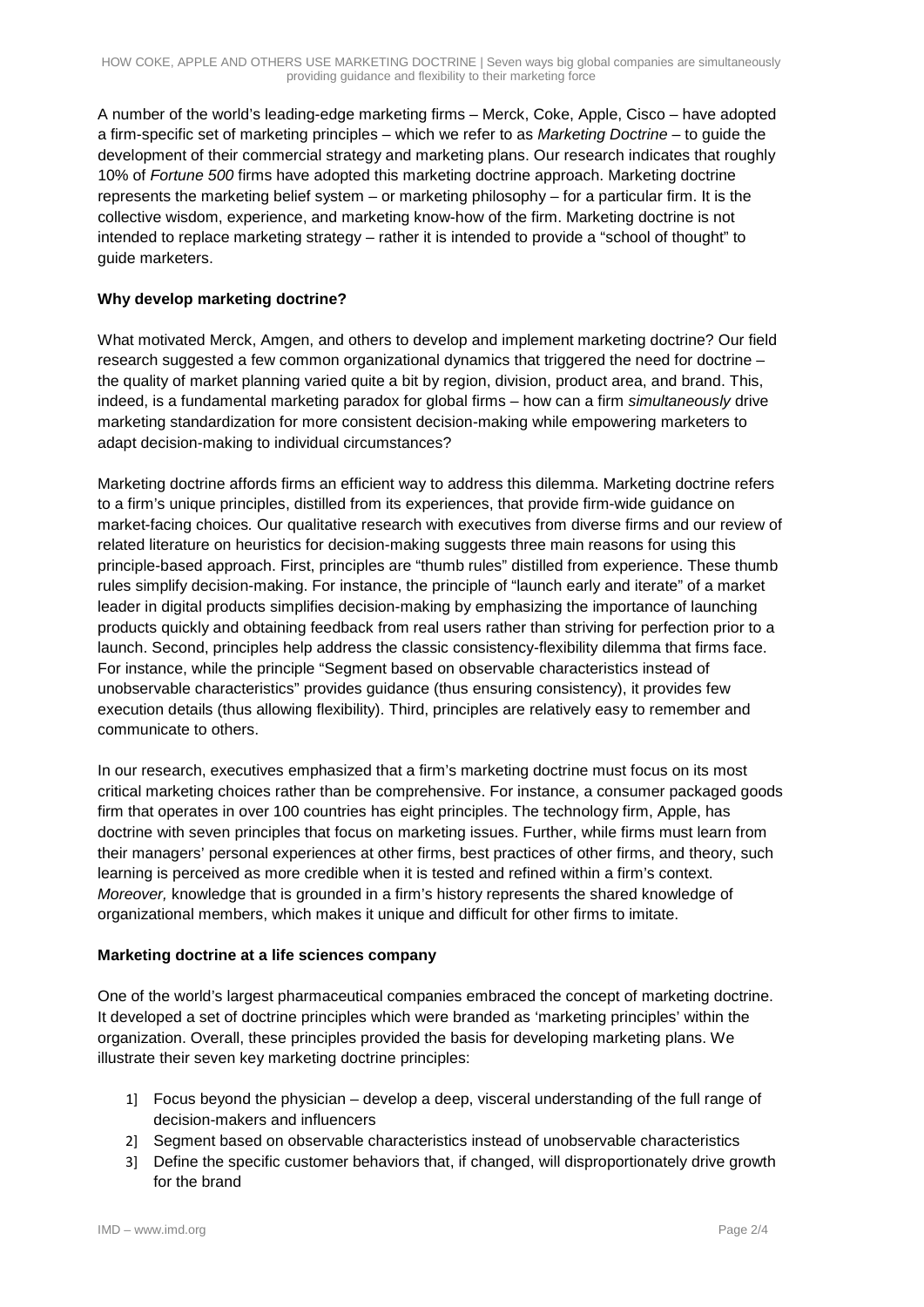- 4] Own *one* position. The position must be unique, relevant, credible, and memorable
- 5] Shape consumer perceptions by appealing to emotional benefits
- 6] Make disproportionate resource investments where we have leverage in the buying process
- 7] Use overwhelming force at launch Concentrate marketing spend early in the launch cycle

#### **Characteristics of "best-of-class" doctrines**

The life sciences example provides an illustration of clear doctrine statements. Having reviewed the doctrines of over 30 firms and having completed "in-depth" interviews, document reviews, and analysis within 12 organizations, we have identified six characteristics that represent "best in class" doctrine:

### **1] Organization-Specific**

It is tempting to take "off the shelf" principles and apply them to your organization. However, the more that the firm can use this process to identify principles that can drive their competitive advantage, the more likely that the principles will take hold and be adopted by the organization.

### **2] Explicit**

Sound doctrine is often very clear and specific, leaving little question to its meaning.

### **3] Enduring**

Sound doctrine tends to endure, cutting across time and circumstances. It is often gleaned from a history of successes and failures.

#### **4] Fundamental**

Doctrine tends to include those beliefs that are of central importance. It should not prescribe all beliefs and associated behaviors in every situation.

#### **5] Guides decision-making and action**

Doctrine should guide action. It should provide individuals with a starting point for thinking and a way to prioritize among a myriad of options.

## **6] Represents "either-or" choices**

Doctrine should inform either-or choices. A doctrine principle that notes that the firm should be more customer-oriented is virtually useless – since there is no real alternative (i.e., should we not be customer focused?).

In summary, marketing doctrine is increasingly being used by leading edge firms to provide guidance to field marketing personnel in the development of their marketing plans. As firms increasingly focused on "simplification," "localization," and the need for a standard process, we anticipate that doctrine will increasingly be on the key levers that senior management can deploy to simultaneously provide guidance and flexibility to localize strategies to particular markets.

A version of this article was awarded the Journal of Marketing's prestigious Shelby D. Hunt/Harold H. Maynard Award for best contribution to marketing theory and thought.

*[Goutam Challagalla](http://www.imd.org/about/facultystaff/Goutam-Challagalla.cfm) is a Professor of Marketing at the IMD. He is the newly appointed Director of the [Strategic Marketing in Action program.](http://www.imd.org/executive-education/sma/strategic-marketing/description-dates-fees/)* 

*Brian Murtha is an Assistant Professor of Marketing, University of Kentucky. Lexington, KY.*

*Bernard Jaworski is the Peter F. Drucker Chair in Management and Liberal Arts at the Peter F. Drucker and Masatoshi Ito Graduate School of Management in Claremont, CA.*